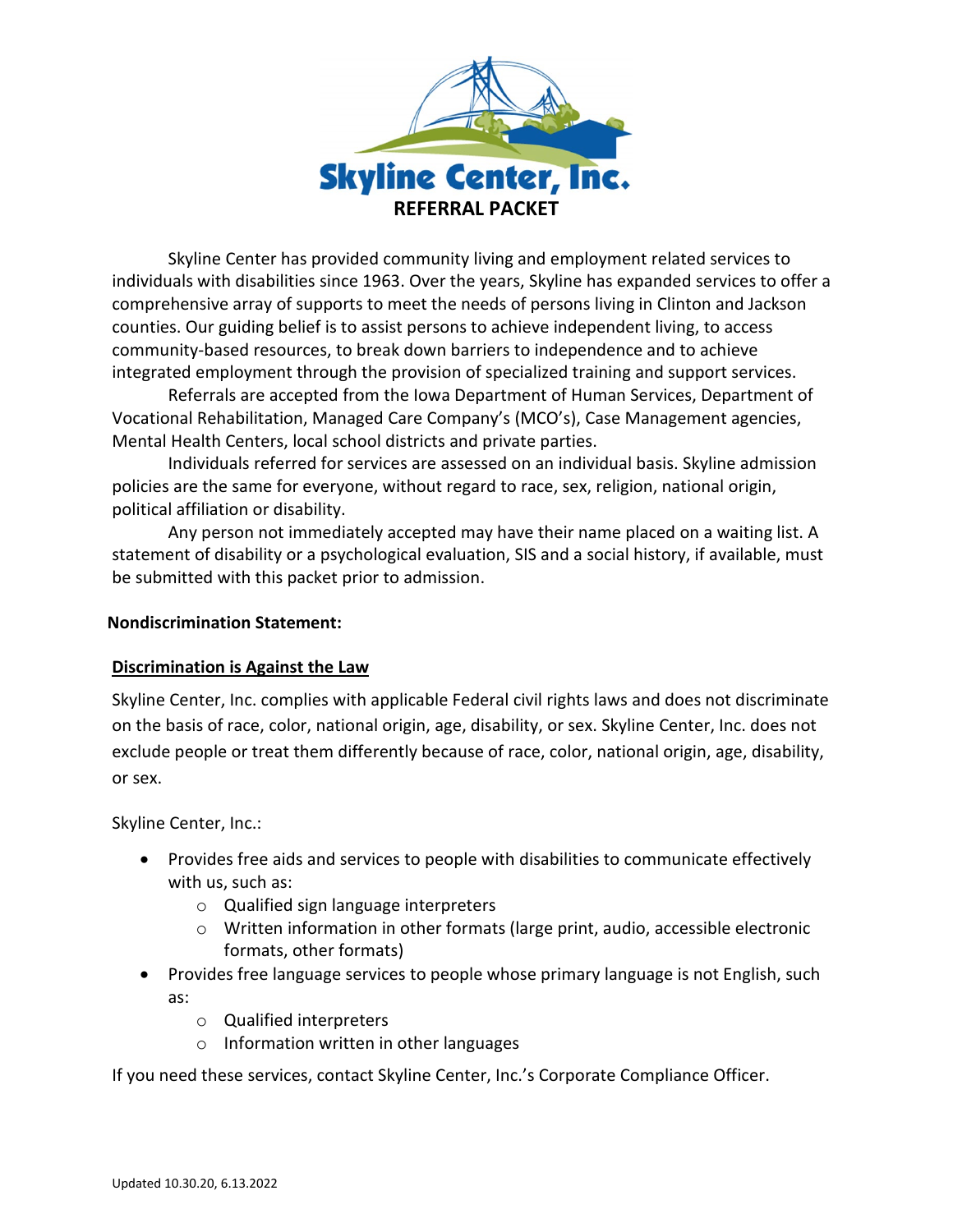If you believe that Skyline Center, Inc. has failed to provide these services or discriminated in another way on the basis of race, color, national origin, age, disability, or sex, you can file a grievance in person or by using one of the following methods:

- Mail: Compliance Officer, 2600 N  $4<sup>th</sup>$  Street, Clinton, Iowa 52732
- Phone: 1-855-661-2667
- Fax: (563) 243-9901
- Email: Compliance@SkylineCenter.org

If you need help filing a grievance, the Skyline Center, Inc. Corporate Compliance Officer is available to help you.

You can also file a civil rights complaint with the U.S. Department of Health and Human Services, Office for Civil Rights, electronically through the Office for Civil Rights Complaint Portal, available at https://ocrportal.hhs.gov/ocr/portal/lobby.jsf, or by mail or phone at: U.S. Department of Health and Human Services 200 Independence Avenue, SW Room 509F, HHH Building, Washington, D.C. 20201; Phone: (800) 368-1019, TDD: (800) 537-7697

Complaint forms are available at http://www.hhs.gov/ocr/office/file/index.html.

## **Proficiency of Language Assistance Services**

ATTENTION: If you speak a language listed below, language assistance services, free of charge, are available to you. If you require language assistance, please call (563) 243-4065.

Languages: Arabic Chinese French German Hindi Karen Korean Laotian Pennsylvanian Dutch Russian Serbo-Croatian Spanish Tagalog Thai Vietnamese

 If you have any questions or need assistance to complete this application, please contact one of the below listed persons:

- Dani Corbin, QI Coordinator/Admissions Chair (563)243-4065, ext.137
- Bridget Ainley, Community Living Director (563)243-4065, ext. 158
- Teresa Dolph, SEP Supervisor (563)243-6846 ext. 219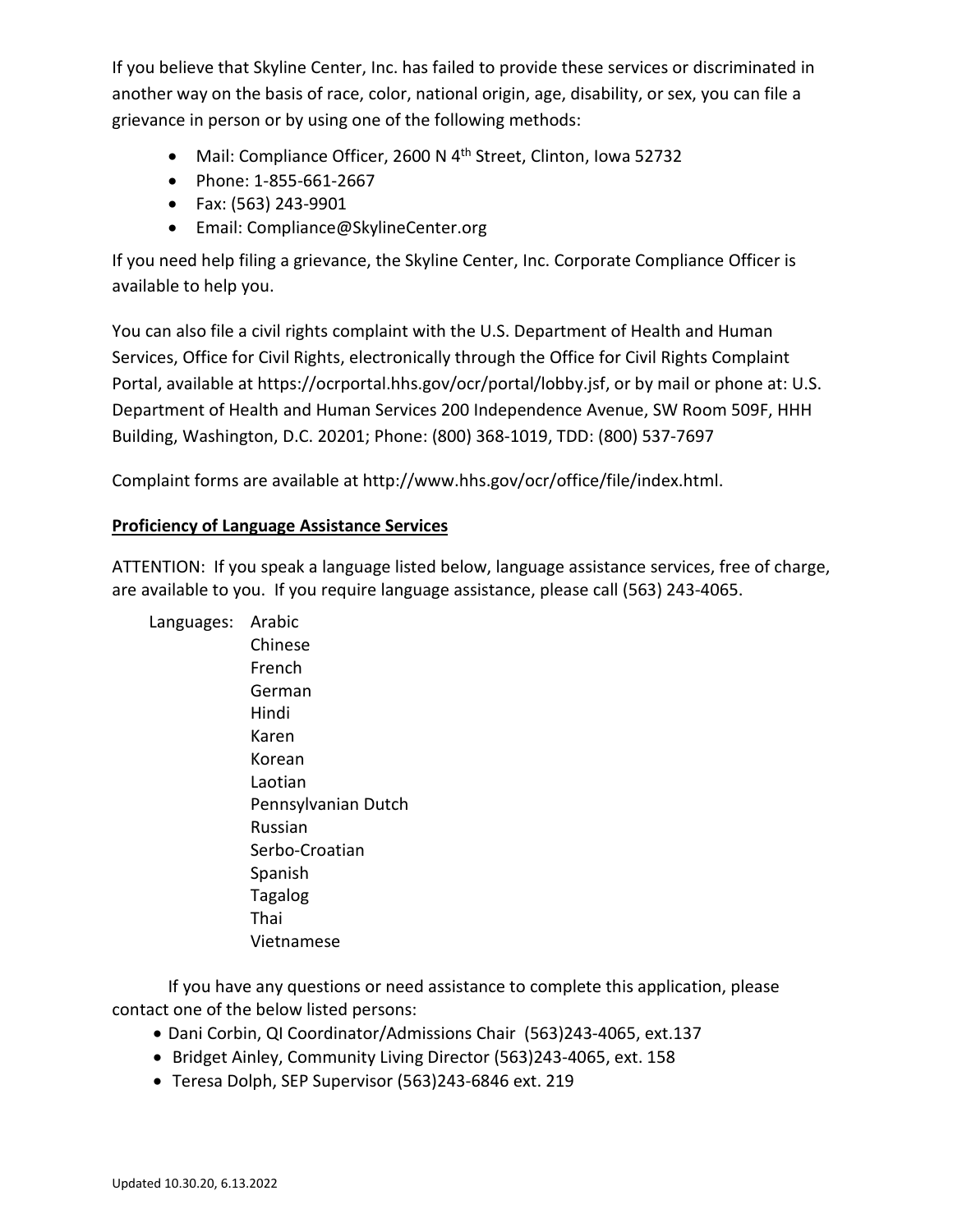# **Available Programs/Services**

## *Community Services*

- **\*** Home Health: Skilled Nursing, Home Health Aide, Homemaker
- **\*** Community Integration: Day Habilitation
- \* Supported Living: Supported Community Living (SCL), Respite, Consumer Directed Attendant Care (CDAC), Interim Medical Monitoring and Treatment (IMMT), Home and Vehicle Modification (HVM), Personal Emergency Response System (PERS)
- *\** Community Housing

## *Employment Services*

**\*** Community Employment: Supported Employment, Long Term Job Coaching, Vocational Rehabilitation Work Evaluation, Job Development.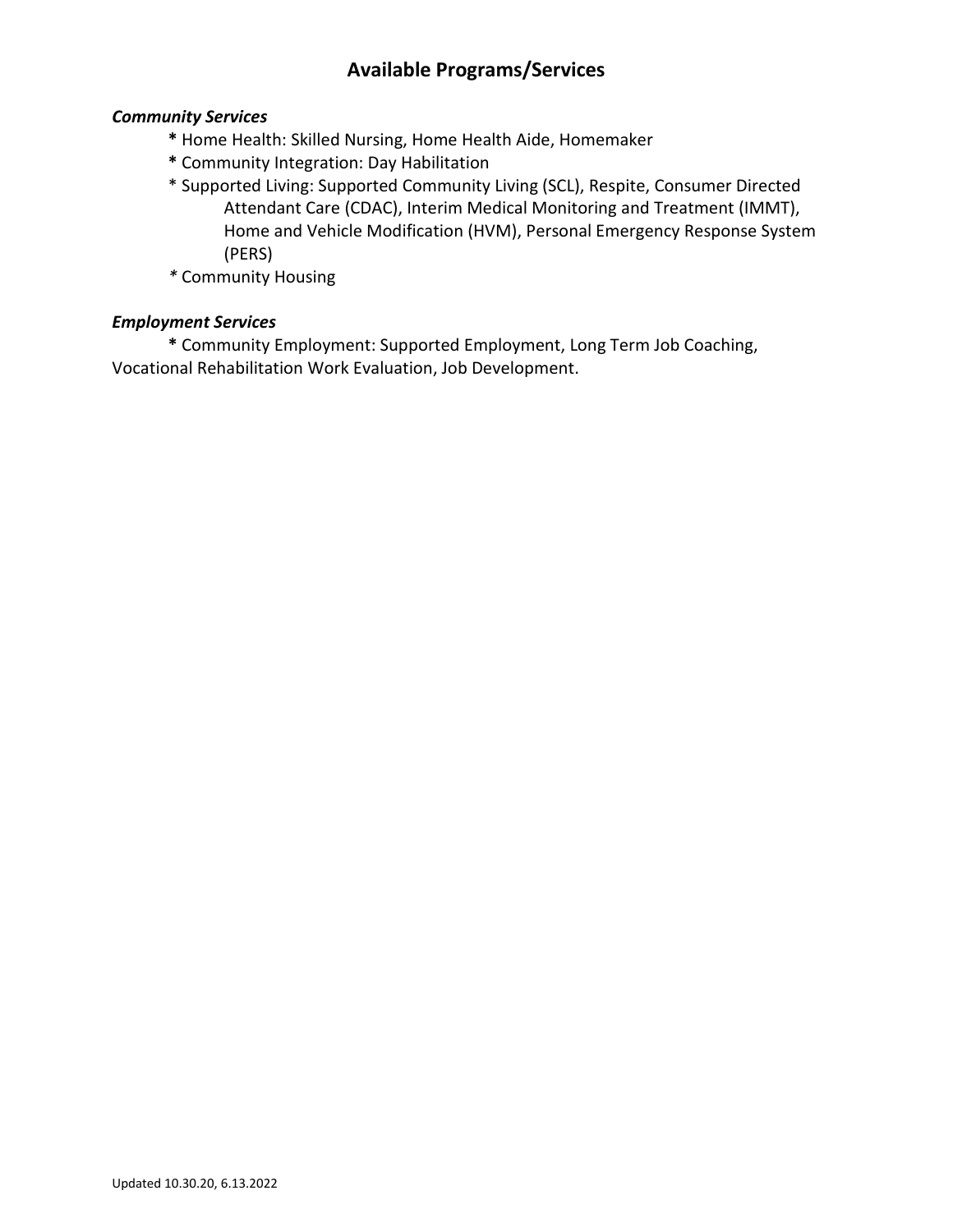# **SKYLINE CENTER, INC. APPLICATION**

| A social history, if available, and psychological evaluation or statement of disability, a SIS or<br>INTER-RA, is required with this application.                                                                  |
|--------------------------------------------------------------------------------------------------------------------------------------------------------------------------------------------------------------------|
| Date_____________                                                                                                                                                                                                  |
| <b>Funding Source: (Check One):</b><br>ID Waiver_______ BI Waiver_______ Elderly Waiver_______ PD Waiver______<br>Home Based Habilitation______ AIDS/ HIV Waiver______ Regional Funding______ Medicaid______       |
| Medicare______ Private Pay______ Vocational Rehabilitation_______ United Way:_______<br>Services applying for: (Please Check)<br>Day Habilitation_______Supported Community Living Daily:_______ Intermittent_____ |
| Respite: _____ CDAC: _____Home Health: _____ Supported Employment _____<br>Housing (pre-rental application required)                                                                                               |
| <b>PERSONAL INFORMATION:</b>                                                                                                                                                                                       |
|                                                                                                                                                                                                                    |
|                                                                                                                                                                                                                    |
|                                                                                                                                                                                                                    |
|                                                                                                                                                                                                                    |
|                                                                                                                                                                                                                    |
| Guardian Name: 1988 - 1989 - 1989 - 1989 - 1989 - 1989 - 1989 - 1989 - 1989 - 1989 - 1989 - 1989 - 1989 - 198                                                                                                      |
|                                                                                                                                                                                                                    |
| Guardian home phone: __________________________Cell: ________________________Work: ________________                                                                                                                |
| <b>REFERRAL</b>                                                                                                                                                                                                    |
|                                                                                                                                                                                                                    |
|                                                                                                                                                                                                                    |
|                                                                                                                                                                                                                    |
| Medicaid MCO: ______ Amerigroup _____ lowa Total Care                                                                                                                                                              |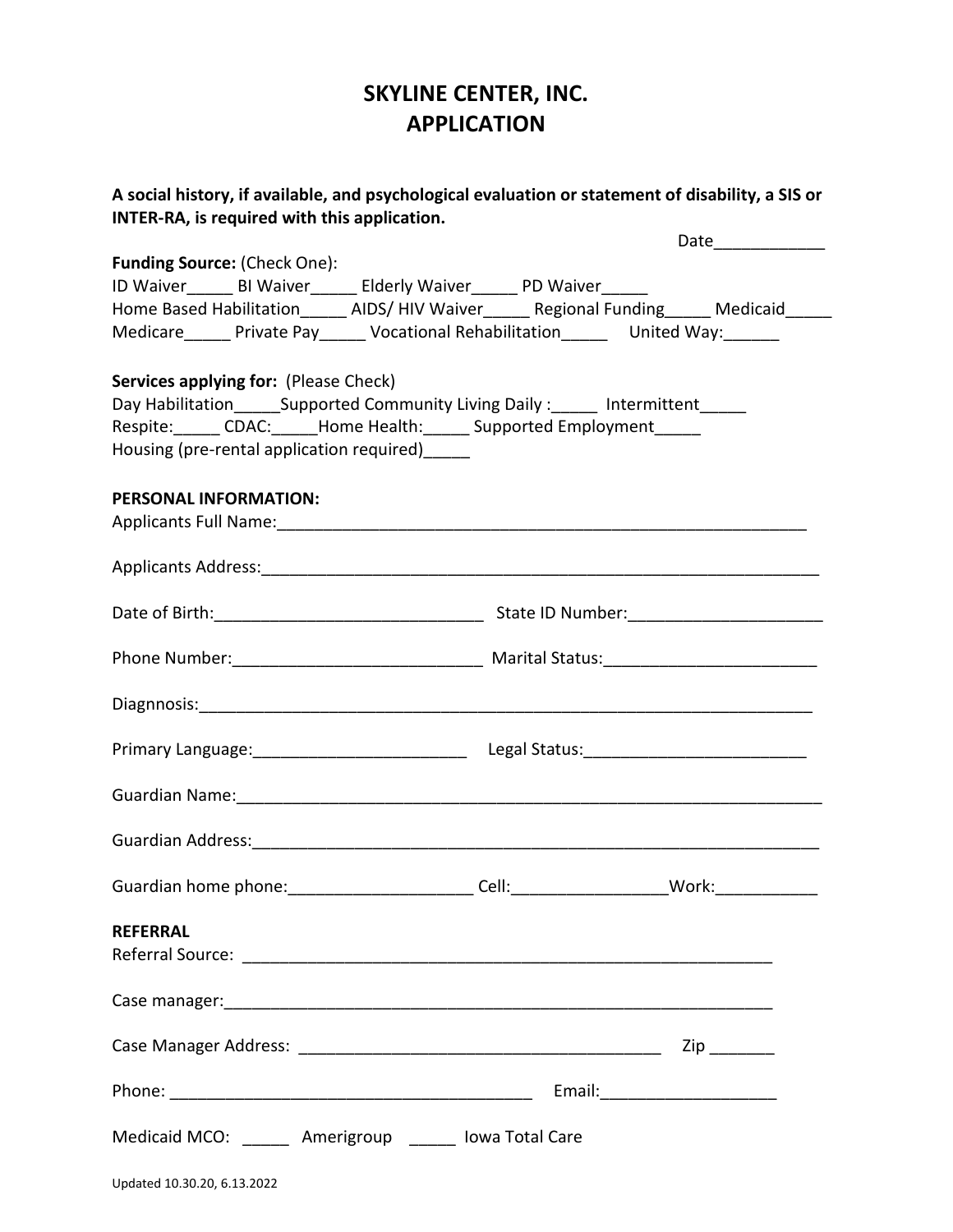## MEDICAL INFORMATION.

| <b>EMERGENCY CONTACT INFORMATION:</b> |
|---------------------------------------|
|                                       |
|                                       |
|                                       |
|                                       |
|                                       |
|                                       |
| <b>MEDICAL INFORMATION</b>            |
|                                       |

| Medication | Dosage | Frequency | Physician | Reason<br>Prescribed |
|------------|--------|-----------|-----------|----------------------|
|            |        |           |           |                      |
|            |        |           |           |                      |
|            |        |           |           |                      |
|            |        |           |           |                      |
|            |        |           |           |                      |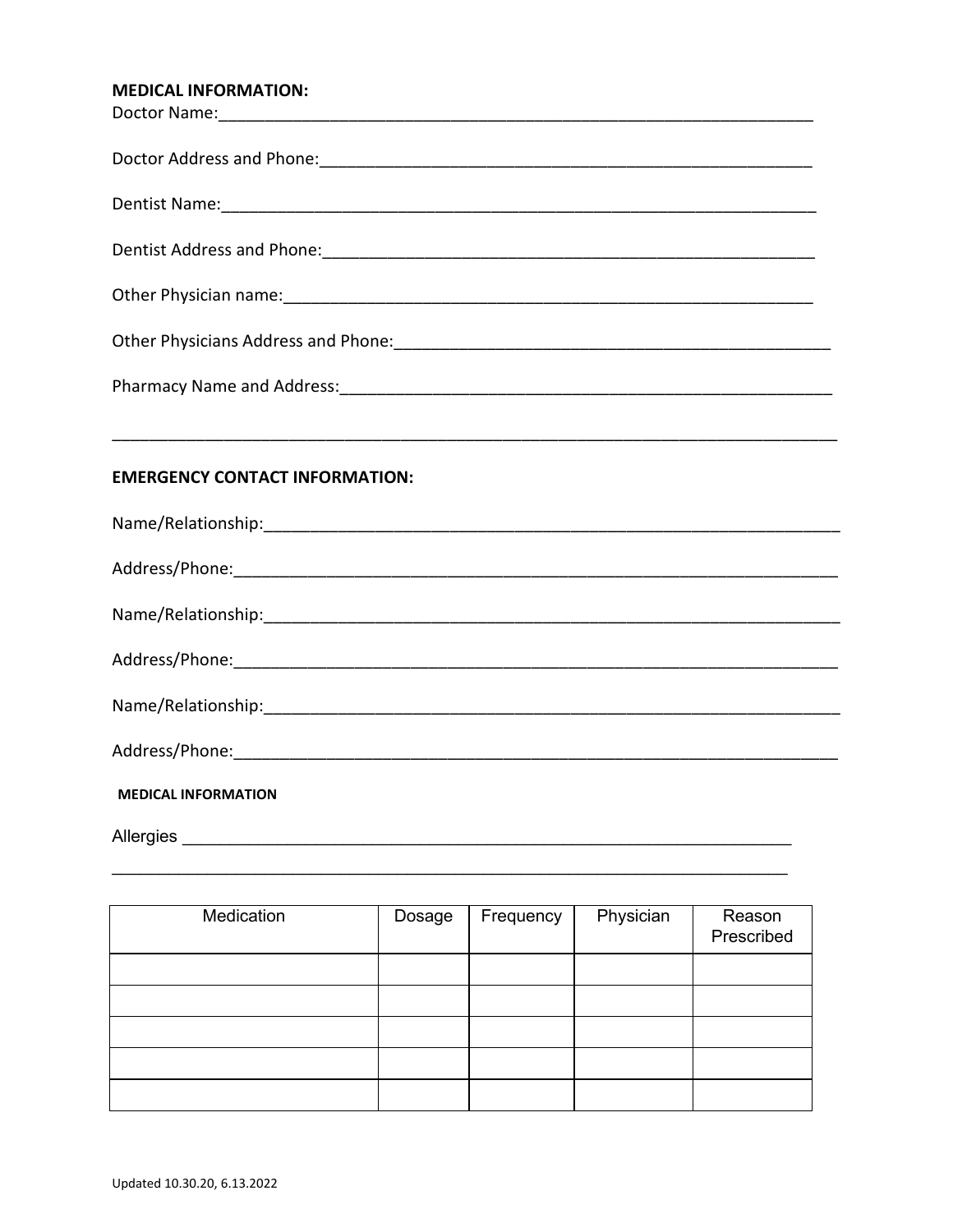# **FINANCIAL RESOURCE INFORMATION**

 $\overline{\phantom{a}}$ 

| Is the applicant their own payee: Ves _______ No                                                                                                                                                                               |  |  |  |
|--------------------------------------------------------------------------------------------------------------------------------------------------------------------------------------------------------------------------------|--|--|--|
| Payee Name: 1988 Manual Manual Manual Manual Manual Manual Manual Manual Manual Manual Manual Manual Manual Ma                                                                                                                 |  |  |  |
|                                                                                                                                                                                                                                |  |  |  |
|                                                                                                                                                                                                                                |  |  |  |
| Conservator: Yes No                                                                                                                                                                                                            |  |  |  |
| Conservator Name: Name and Solid Conservator Name and Solid Conservation of the Conservation of the Conservation of the Conservation of the Conservation of the Conservation of the Conservation of the Conservation of the Co |  |  |  |
| Conservator Address: Universe of Address and Address of Address and Address and Address and Address and Address and Address and Address and Address and Address and Address and Address and Address and Address and Address an |  |  |  |
|                                                                                                                                                                                                                                |  |  |  |
| <b>Sources of Income:</b><br>Current benefits (list amount received each month)<br>Veterans Benefits:________________                                                                                                          |  |  |  |
| Work Income: ___________________ Veteran's Benefits: __________________                                                                                                                                                        |  |  |  |
| Housing Assistance (section 8)_________________<br>Worker's Comp:__________________                                                                                                                                            |  |  |  |
|                                                                                                                                                                                                                                |  |  |  |
| Have you received past benefits that are now terminated?________________________                                                                                                                                               |  |  |  |
|                                                                                                                                                                                                                                |  |  |  |
|                                                                                                                                                                                                                                |  |  |  |
|                                                                                                                                                                                                                                |  |  |  |
| Location of burial contract:                                                                                                                                                                                                   |  |  |  |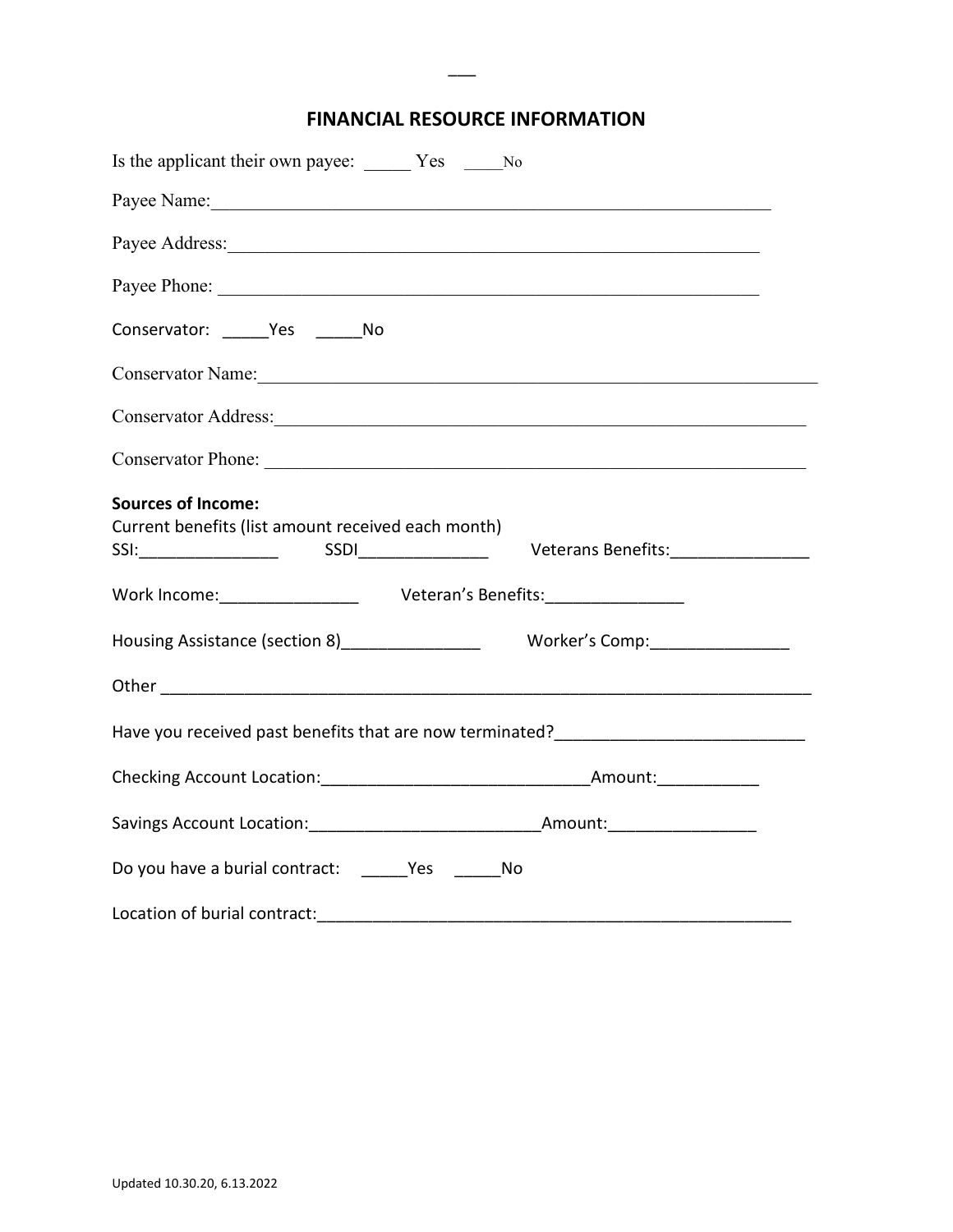# SOCIAL HISTORY INFORMATION

| Description of current/previous living environments:____________________________                                                                                                                                               |
|--------------------------------------------------------------------------------------------------------------------------------------------------------------------------------------------------------------------------------|
|                                                                                                                                                                                                                                |
| <u> 1989 - Jan Barnett, fransk politik (d. 1989)</u>                                                                                                                                                                           |
|                                                                                                                                                                                                                                |
| <u> 1989 - Johann Stoff, deutscher Stoffen und der Stoffen und der Stoffen und der Stoffen und der Stoffen und der</u><br>List any hobbies, leisure time pursuits, activities, clubs, organizations: ________________________  |
| List any likes/dislikes: University of the contract of the contract of the contract of the contract of the contract of the contract of the contract of the contract of the contract of the contract of the contract of the con |
| List any violent/aggressive sexually acting out behaviors: _____________________                                                                                                                                               |
| List any Medical/Psychiatric/Behavioral Conditions (include substance abuse history, illnesses,<br>hospitalizations, suicidal ideations/behaviors, current or previous therapies and treatments,                               |
| List any daily/weekly routine: University of the control of the control of the control of the control of the control of the control of the control of the control of the control of the control of the control of the control  |

Your Strengths: <u>www.common.common.common.common.common.com</u>

Updated 10.30.20, 6.13.2022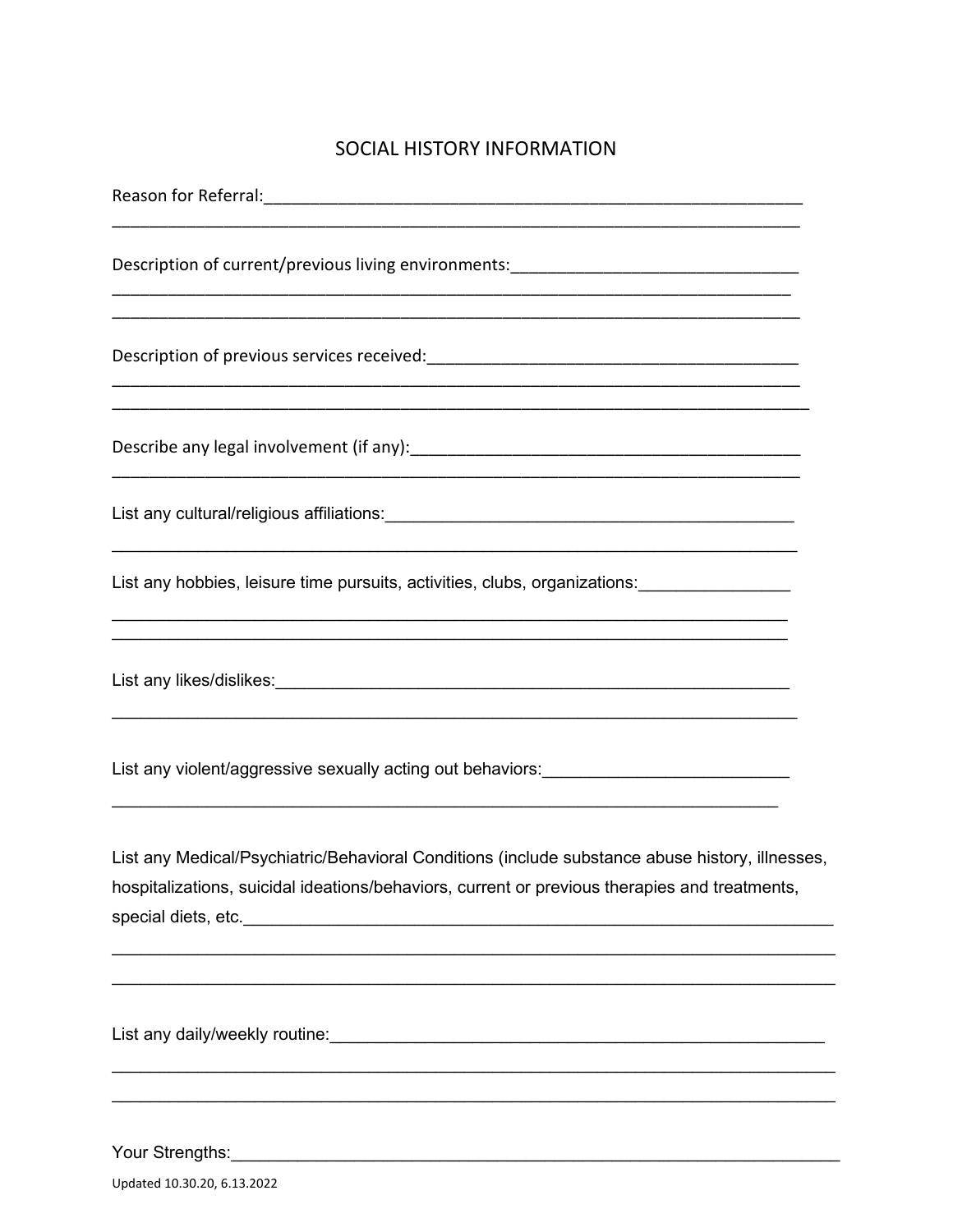Does you have any physical conditions that might need special consideration in work/living settings? Yes or No

 $\_$  , and the set of the set of the set of the set of the set of the set of the set of the set of the set of the set of the set of the set of the set of the set of the set of the set of the set of the set of the set of th \_\_\_\_\_\_\_\_\_\_\_\_\_\_\_\_\_\_\_\_\_\_\_\_\_\_\_\_\_\_\_\_\_\_\_\_\_\_\_\_\_\_\_\_\_\_\_\_\_\_\_\_\_\_\_\_\_\_\_\_\_\_\_\_\_\_\_\_\_\_\_\_\_\_

 $\_$  , and the set of the set of the set of the set of the set of the set of the set of the set of the set of the set of the set of the set of the set of the set of the set of the set of the set of the set of the set of th \_\_\_\_\_\_\_\_\_\_\_\_\_\_\_\_\_\_\_\_\_\_\_\_\_\_\_\_\_\_\_\_\_\_\_\_\_\_\_\_\_\_\_\_\_\_\_\_\_\_\_\_\_\_\_\_\_\_\_\_\_\_\_\_\_\_\_\_\_\_\_\_\_\_\_

 $\mathcal{L}_\text{max}$  , and the contribution of the contribution of the contribution of the contribution of the contribution of the contribution of the contribution of the contribution of the contribution of the contribution of t

If Yes, Explain

Any Additional Comments:\_\_\_\_\_\_\_\_\_\_\_\_\_\_\_\_\_\_\_\_\_\_\_\_\_\_\_\_\_\_\_\_\_\_\_\_\_\_\_\_\_\_\_\_\_\_\_\_\_\_\_\_\_\_

**Educational Background:**

School/Location:\_\_\_\_\_\_\_\_\_\_\_\_\_\_\_\_\_\_\_\_\_\_\_\_\_\_\_\_\_\_\_\_\_\_\_\_\_\_\_\_\_\_\_\_\_\_\_\_\_\_\_\_\_\_\_\_\_\_\_\_\_\_

Highest Grade Completed: \_\_\_\_\_\_\_\_\_\_\_\_\_\_\_\_\_\_\_\_\_\_\_\_\_\_\_\_\_\_\_\_\_\_\_Date: \_\_\_\_\_\_\_\_\_\_\_\_\_\_

#### **Employment History:**

List all jobs you have had, starting with the most recent first:

| Employer: | Job/Responsibilities: | Dates: | Reason for leaving: |
|-----------|-----------------------|--------|---------------------|
|           |                       |        |                     |
|           |                       |        |                     |
|           |                       |        |                     |
|           |                       |        |                     |
|           |                       |        |                     |
|           |                       |        |                     |

## **Medical Review:**

**Date of last Immunizations:**

| Small Pox      | Diphtheria          |
|----------------|---------------------|
| <b>Measles</b> | <b>Pertussis</b>    |
| Polio          | Rubella             |
|                | <b>Hep B Series</b> |
| Flu vaccine:   | Tetanus:            |
|                |                     |

List any surgeries and dates:\_\_\_\_\_\_\_\_\_\_\_\_\_\_\_\_\_\_\_\_\_\_\_\_\_\_\_\_\_\_\_\_\_\_\_\_\_\_\_\_\_\_\_\_\_\_\_\_\_\_\_\_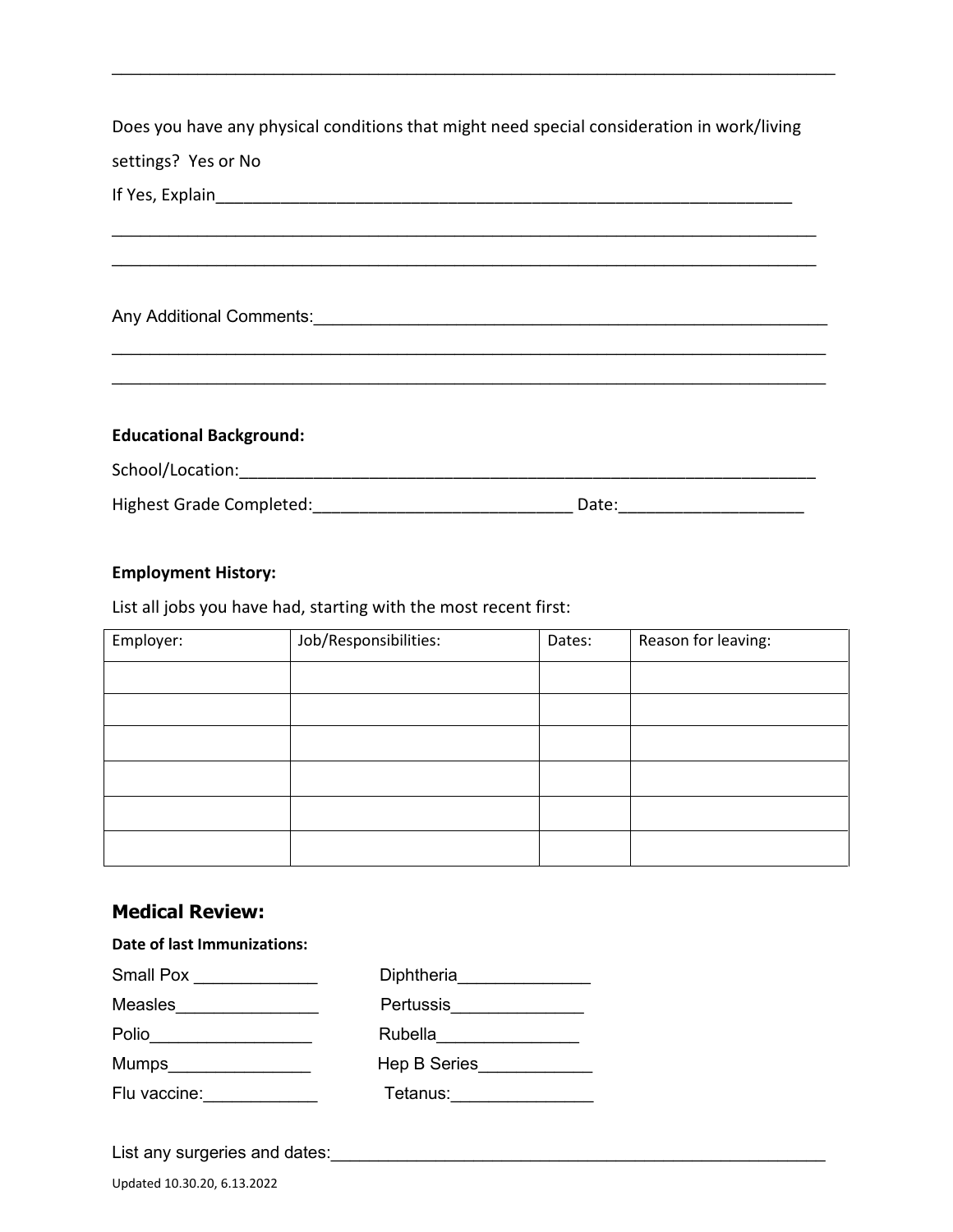List any Medical Diagnosis (ie diabetes, epilepsy etc):

#### **Supported Employment (only)**

Do you have any physical conditions that need special consideration in a work setting? Y or N If Yes please explain:\_\_\_\_\_\_\_\_\_\_\_\_\_\_\_\_\_\_\_\_\_\_\_\_\_\_\_\_\_\_\_\_\_\_\_\_\_\_\_\_\_\_\_\_\_\_\_\_\_\_\_\_\_\_\_\_\_\_\_

\_\_\_\_\_\_\_\_\_\_\_\_\_\_\_\_\_\_\_\_\_\_\_\_\_\_\_\_\_\_\_\_\_\_\_\_\_\_\_\_\_\_\_\_\_\_\_\_\_\_\_\_\_\_\_\_\_\_\_\_\_\_\_\_\_\_\_\_\_\_\_\_\_\_\_\_

\_\_\_\_\_\_\_\_\_\_\_\_\_\_\_\_\_\_\_\_\_\_\_\_\_\_\_\_\_\_\_\_\_\_\_\_\_\_\_\_\_\_\_\_\_\_\_\_\_\_\_\_\_\_\_\_\_\_\_\_\_\_\_\_\_\_\_\_\_\_\_\_\_\_\_\_

 $\mathcal{L}_\text{max}$  , and the set of the set of the set of the set of the set of the set of the set of the set of the set of the set of the set of the set of the set of the set of the set of the set of the set of the set of the

 $\mathcal{L}_\text{max}$  , and the set of the set of the set of the set of the set of the set of the set of the set of the set of the set of the set of the set of the set of the set of the set of the set of the set of the set of the

Skyline requires that the individual has knowledge of and support for this referral before it will be considered by the Admissions Committee. If in agreement, please sign below:

Applicant Signature/Date: \_\_\_\_\_\_\_\_\_\_\_\_\_\_\_\_\_\_\_\_\_\_\_\_\_\_\_\_\_\_\_\_\_\_\_\_\_\_\_\_\_\_\_\_\_\_\_\_\_\_\_\_

| Guardian Signature/Date: |
|--------------------------|
|                          |

Name of person completing application:\_\_\_\_\_\_\_\_\_\_\_\_\_\_\_\_\_\_\_\_\_\_\_\_\_\_\_\_\_\_\_\_\_\_\_\_\_\_\_\_\_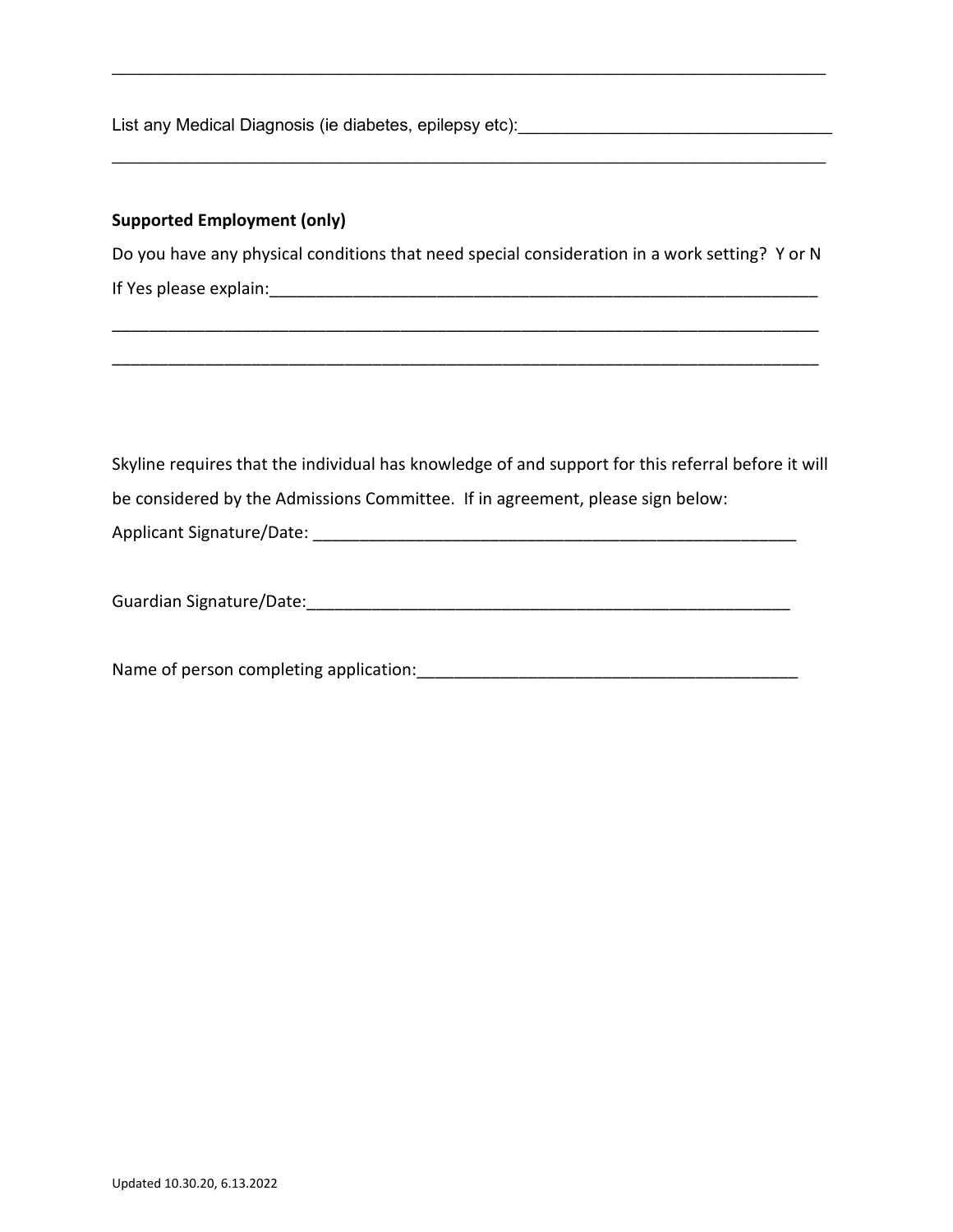

| DOB:__________________<br>Age:_________________ |                                                                                                                       |
|-------------------------------------------------|-----------------------------------------------------------------------------------------------------------------------|
|                                                 |                                                                                                                       |
|                                                 |                                                                                                                       |
|                                                 |                                                                                                                       |
|                                                 |                                                                                                                       |
|                                                 |                                                                                                                       |
|                                                 |                                                                                                                       |
|                                                 |                                                                                                                       |
|                                                 | Date: _________________                                                                                               |
|                                                 | Date:_________________                                                                                                |
|                                                 |                                                                                                                       |
|                                                 |                                                                                                                       |
|                                                 | Phone: _______________                                                                                                |
|                                                 |                                                                                                                       |
|                                                 |                                                                                                                       |
|                                                 | <u> 1989 - Johann Harry Harry Harry Harry Harry Harry Harry Harry Harry Harry Harry Harry Harry Harry Harry Harry</u> |
|                                                 |                                                                                                                       |
|                                                 |                                                                                                                       |
|                                                 |                                                                                                                       |
| Special Equipment (specify have or need):       |                                                                                                                       |

Services to be provided: Frequency of services to be provided: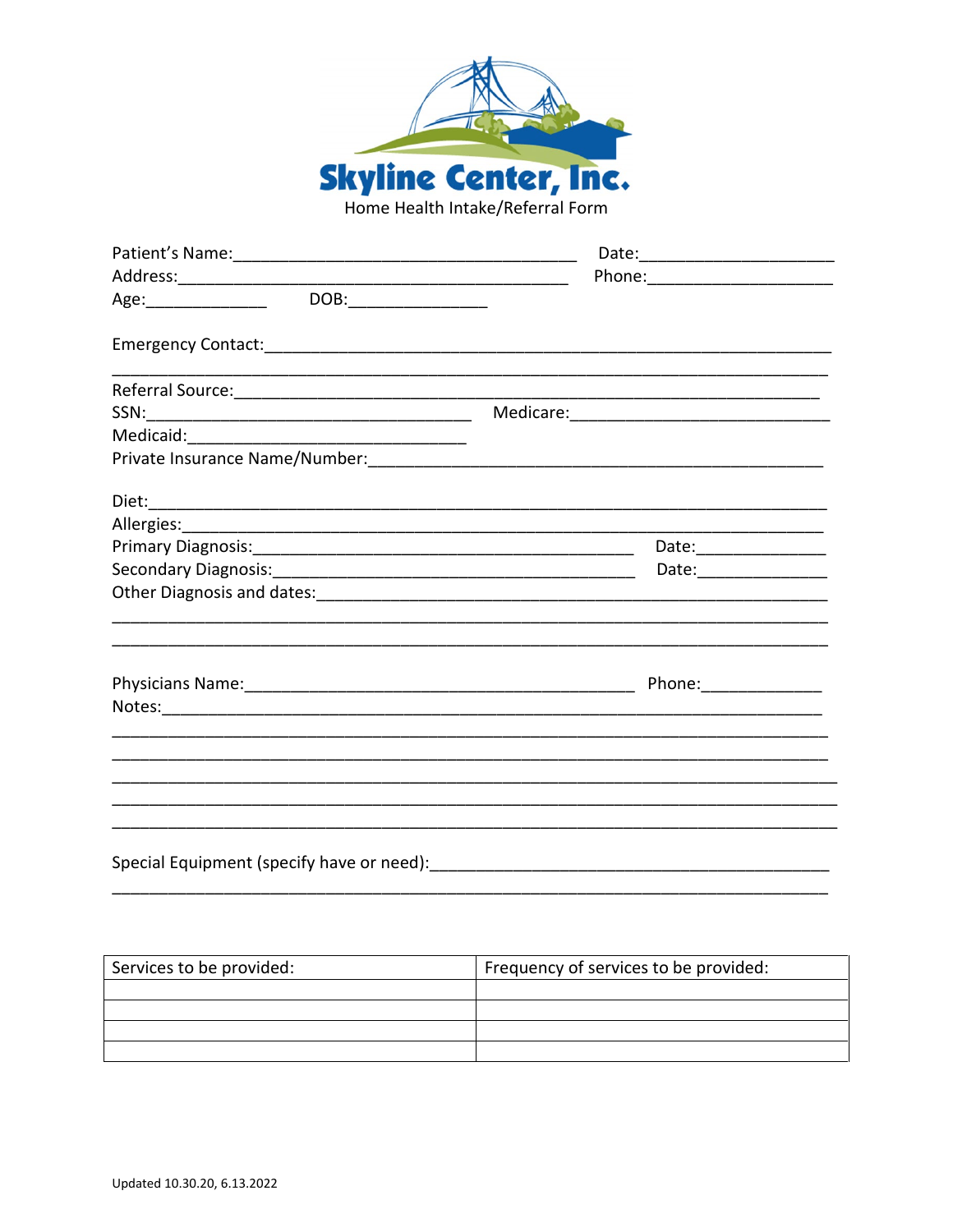



# **Skyline Residential Services, Inc. Rental Application**

| <b>APPLICANT:</b>                                                                                                         |                                            |
|---------------------------------------------------------------------------------------------------------------------------|--------------------------------------------|
| Name: $SSN\#$                                                                                                             | PLEASE ATTACH COPY OF SOCIAL SECURITY CARD |
| Current Address, City, State, Zip: 2008. 2009. 2010. 2010. 2010. 2010. 2010. 2010. 2010. 2010. 2010. 2010. 201            |                                            |
|                                                                                                                           |                                            |
|                                                                                                                           |                                            |
|                                                                                                                           |                                            |
|                                                                                                                           |                                            |
| What are your sources of income?                                                                                          |                                            |
| Source #1                                                                                                                 | Amount of Annual Income                    |
| Source #2                                                                                                                 | Amount of Annual Income                    |
| Source #3                                                                                                                 | Amount of Annual Income                    |
| Do You Have a Service Plan? If yes, please provide a copy.                                                                |                                            |
| Do You Have a Guardian? If yes, please provide name<br>and copy of Guardianship Papers.                                   |                                            |
| In order to assess the effectiveness of our Affirmative Fair Housing Market Plan we need to ask                           |                                            |
| Are you interested in a One Bedroom Or Efficiency 2                                                                       |                                            |
|                                                                                                                           |                                            |
| <b>RESOURCES:</b><br>Do you have a checking acct(s) _________ Amount: ___________________ Location: _____________________ |                                            |
| Do you have a savings $\text{acct}(s)$ Amount: Location: Location:                                                        |                                            |
|                                                                                                                           |                                            |
|                                                                                                                           |                                            |
| Any other resources or assets:                                                                                            |                                            |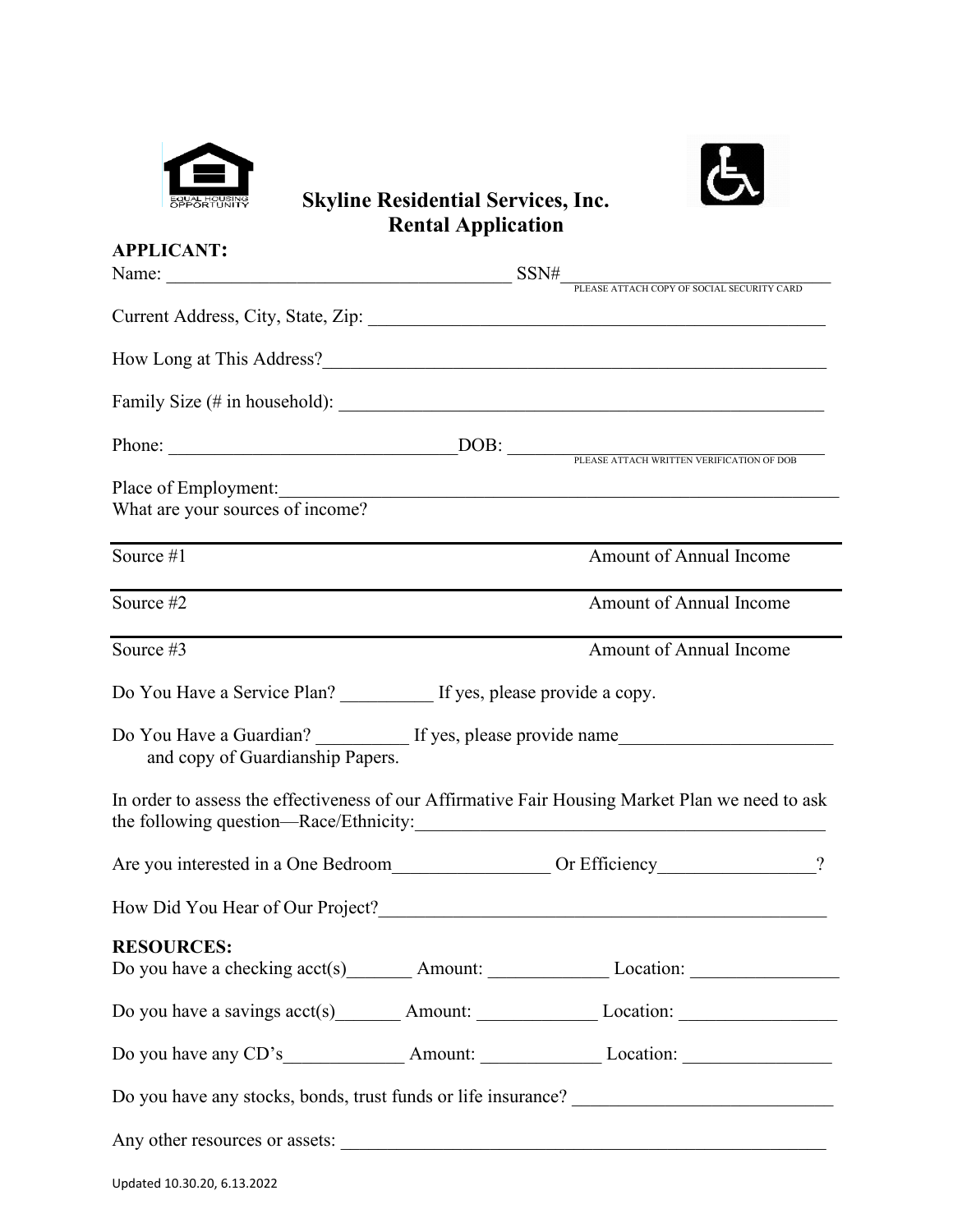What is the name, address and phone number of your financial institution?

| Has any family member disposed of any assets for less than fair market value in the last 2 years? |  |
|---------------------------------------------------------------------------------------------------|--|
| If so what was the amount received?                                                               |  |
| What was the market value at the time of disposition?                                             |  |

The following information is provided to ensure that you are informed of your rights and responsibilities as a tenant of a HUD assisted project:

You are required to sign releases in order to verify your income i.e. social security, bank, employment etc. upon filling out this application. These will be sent out to verify your income and to calculate your rent, although a final decision will not be made until all of the verifications are complete.

A social security number is required at the time of application. If you have not been assigned a number you need to provide a written certification signed and dated. Individuals have 60 days from the date of the certification to obtain and supply documentation to verify the disclosed social security numbers.

HUD will compare the information that you provide with the information that Federal, State, or local agencies have regarding your family's income and household composition.

Federal law prohibits the owner from discriminating against individuals with handicaps. Skyline Residential Services will make reasonable accommodation to people who are deaf or blind, by providing printed materials in Braille when requested, and by obtaining telecommunications equipment. Residential Services will also ensure that all of its offices and rental locations are accessible. In summary, owners have responsibilities for making reasonable accommodations in policies, providing auxiliary aids, making units and facilities accessible and permitting handicap persons to use assistive animals when they may provide the tenant with equal housing opportunities.

Also, accepted are applications from people with chronic mental illness who are limited in their ability to live independently and could benefit from more suitable housing conditions. Chronic mental illness is defined as a persistent mental or emotional impairment that limits the individual's ability to live and

perform activities of daily living in an independent manner.

Students under the age of 24, and enrolled at an institution of higher learning, either full or parttime, may make application for housing and housing assistance. The student must meet the age and enrollment criteria, above, and must disclose veteran and marital status to the owner, as well as information about their dependents. If the student is not a veteran, married, or does not have dependents, then the owner will conduct a two-part test to determine if the student is eligible for Section 8 assistance, and if his or her parents, either singly or jointly, are eligible for Section 8 assistance. If the parents are ineligible then the student must prove his or her own eligibility and demonstrate his or her independence from them as explained in Vol. 71, No. 68, Part II, Department of Housing and Urban Development, Eligibility of Students for Assisted Housing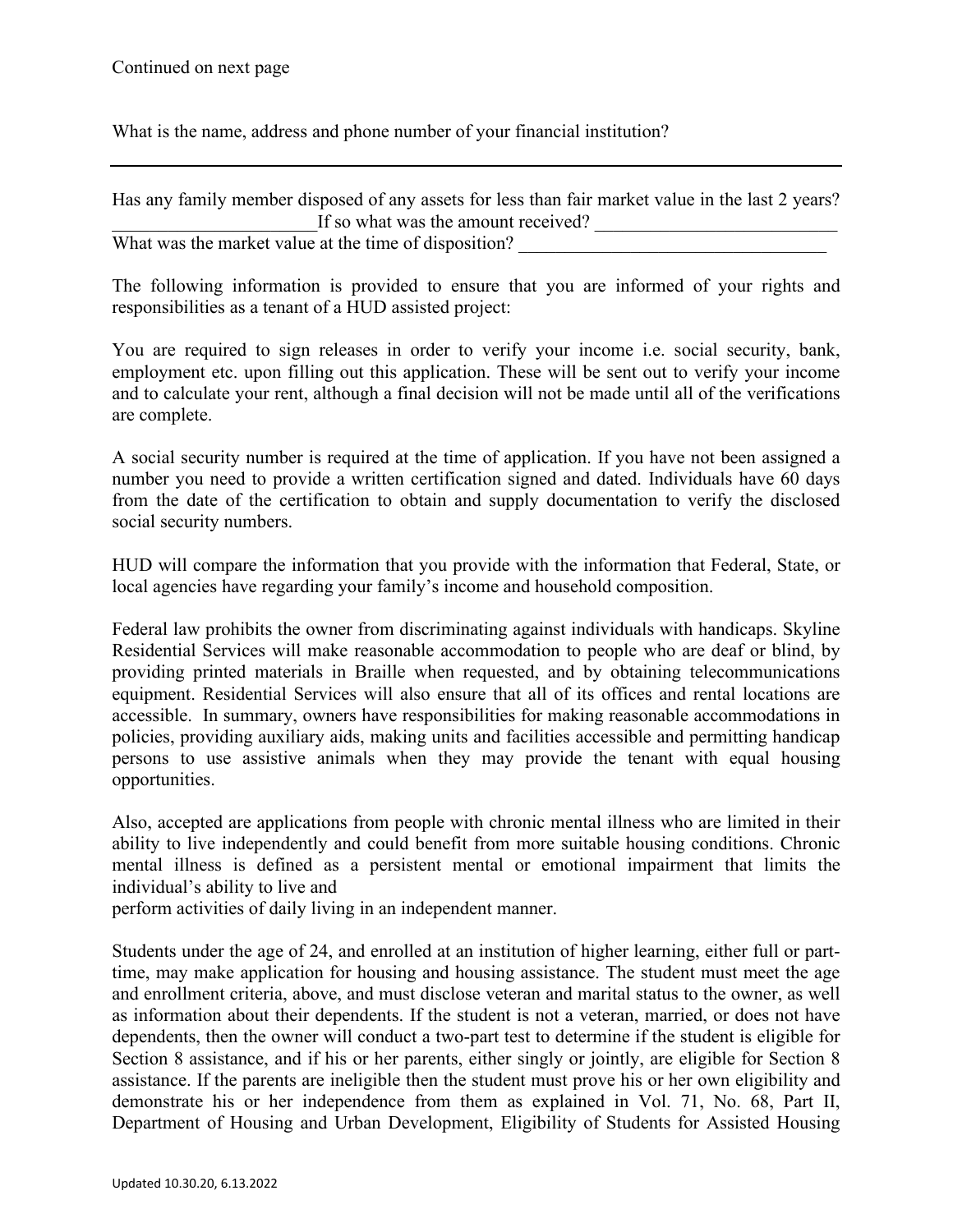Under Section 8 of the U.S. Housing Act of 1937; Supplementary Guidance; II. Guidance, B. Student Eligibility Requirements.

Skyline Residential Services, Inc. as the landlord of this project does not restrict or discriminate against any applicant or tenant because of the ownership of pets. You are allowed to keep common household pets i.e. cat, dog, bird, fish, rodents, or turtles in the project as long as you as the tenant uphold the established list of pet rules in the pet policy addendum to the lease and you pay the pet deposit of \$300.00(cats and dogs only.)

Meal service is not a condition of occupancy. The project will not provide you with meals. This is your responsibility and you are not charged for any such service.

I hereby certify that I have received a copy of this application and that the information I am providing is true and correct to the best of my knowledge and belief. I understand that if it is determined that I willfully misrepresented any facts then this application can be denied for that reason.

\_\_\_\_\_\_\_\_\_\_\_\_\_\_\_\_\_\_\_\_\_\_\_\_\_\_\_\_\_\_\_\_\_\_\_\_\_\_\_\_\_\_\_\_\_\_\_\_\_\_\_\_\_\_\_\_\_\_\_\_\_\_\_\_\_\_\_\_\_\_\_\_\_\_\_\_\_\_

\_\_\_\_\_\_\_\_\_\_\_\_\_\_\_\_\_\_\_\_\_\_\_\_\_\_\_\_\_\_\_\_\_\_\_\_\_\_\_\_\_\_\_\_\_\_\_\_\_\_\_\_\_\_\_\_\_\_\_\_\_\_\_\_\_\_\_\_\_\_\_\_\_\_\_\_\_ Applicant's Signature Date

Guardian's Signature, if applicable Date

Skyline Residential Services, Inc. representative Signature Date

Revised: 2-25-13/6-19-07/5-21-02

\_\_\_\_\_\_\_\_\_\_\_\_\_\_\_\_\_\_\_\_\_\_\_\_\_\_\_\_\_\_\_\_\_\_\_\_\_\_\_\_\_\_\_\_\_\_\_\_\_\_\_\_\_\_\_\_\_\_\_\_\_\_\_\_\_\_\_\_\_\_\_\_\_\_\_\_\_